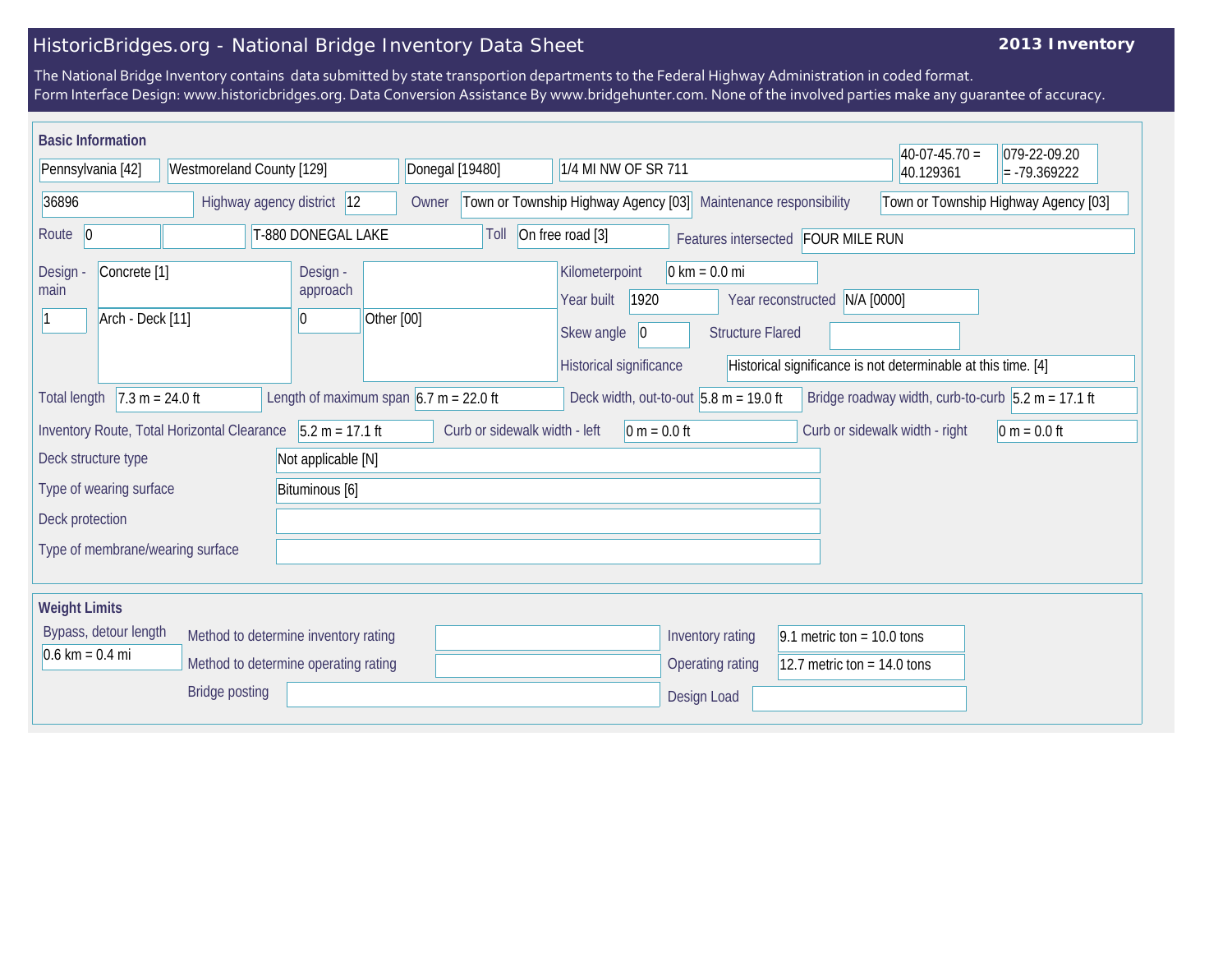| <b>Functional Details</b>                                                                        |                                                       |                                                                                         |                                                       |                   |
|--------------------------------------------------------------------------------------------------|-------------------------------------------------------|-----------------------------------------------------------------------------------------|-------------------------------------------------------|-------------------|
| <b>Average Daily Traffic</b><br>Average daily truck traffi 5<br>150                              | Year 2013<br>%                                        | Future average daily traffic<br>200                                                     | 2033<br>Year                                          |                   |
| Road classification<br>Local (Rural) [09]                                                        | Lanes on structure 2                                  |                                                                                         | Approach roadway width                                | $5.2 m = 17.1 ft$ |
| Type of service on bridge Highway [1]                                                            | Direction of traffic 2 - way traffic [2]              |                                                                                         | Bridge median                                         |                   |
| Parallel structure designation<br>No parallel structure exists. [N]                              |                                                       |                                                                                         |                                                       |                   |
| Type of service under bridge<br>Waterway [5]                                                     | Lanes under structure<br>$ 0\rangle$                  | Navigation control                                                                      |                                                       |                   |
| Navigation vertical clearanc<br>$0 = N/A$                                                        |                                                       | Navigation horizontal clearance $ 0 = N/A$                                              |                                                       |                   |
| Minimum navigation vertical clearance, vertical lift bridge $\vert$ 0 m = 0.0 ft                 |                                                       | Minimum vertical clearance over bridge roadway                                          |                                                       | $10 m = 32.8 ft$  |
| Minimum lateral underclearance reference feature Feature not a highway or railroad [N]           |                                                       |                                                                                         |                                                       |                   |
| Minimum lateral underclearance on right $0 = N/A$                                                |                                                       | Minimum lateral underclearance on left $0 = N/A$                                        |                                                       |                   |
| Minimum Vertical Underclearance $ 0 = N/A$                                                       |                                                       | Minimum vertical underclearance reference feature Feature not a highway or railroad [N] |                                                       |                   |
| Appraisal ratings - underclearances N/A [N]                                                      |                                                       |                                                                                         |                                                       |                   |
|                                                                                                  |                                                       |                                                                                         |                                                       |                   |
| <b>Repair and Replacement Plans</b>                                                              |                                                       |                                                                                         |                                                       |                   |
| Type of work to be performed                                                                     | Work to be done by owner's forces [2]<br>Work done by |                                                                                         |                                                       |                   |
| Bridge rehabilitation because of general structure<br>deterioration or inadequate strength. [35] | Bridge improvement cost<br>$\overline{0}$             | Roadway improvement cost                                                                | $ 0\rangle$                                           |                   |
|                                                                                                  | Length of structure improvement                       | $7 m = 23.0 ft$                                                                         | Total project cost<br>$ 0\rangle$                     |                   |
|                                                                                                  | Year of improvement cost estimate                     |                                                                                         |                                                       |                   |
|                                                                                                  | Border bridge - state                                 |                                                                                         | Border bridge - percent responsibility of other state |                   |
|                                                                                                  | Border bridge - structure number                      |                                                                                         |                                                       |                   |